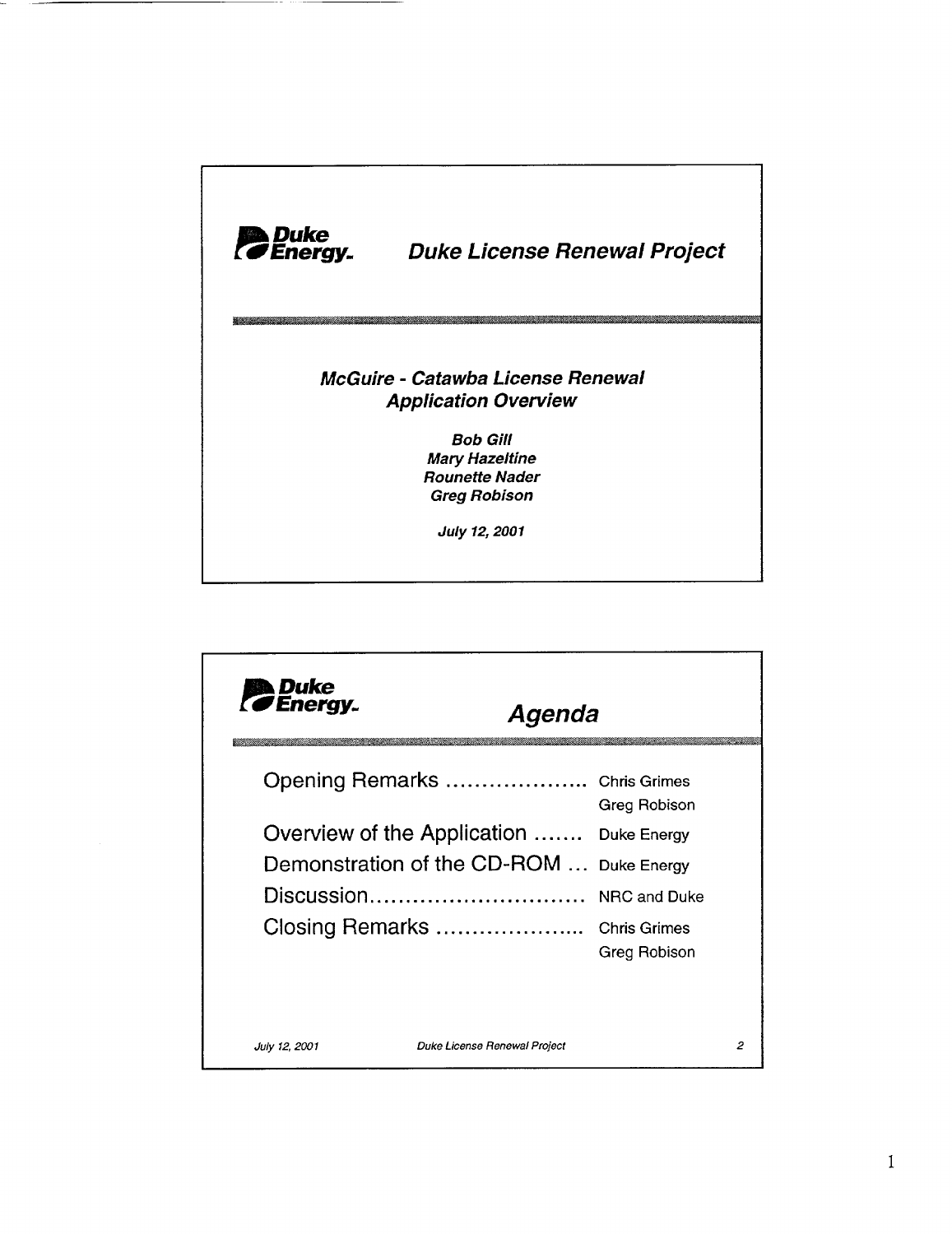

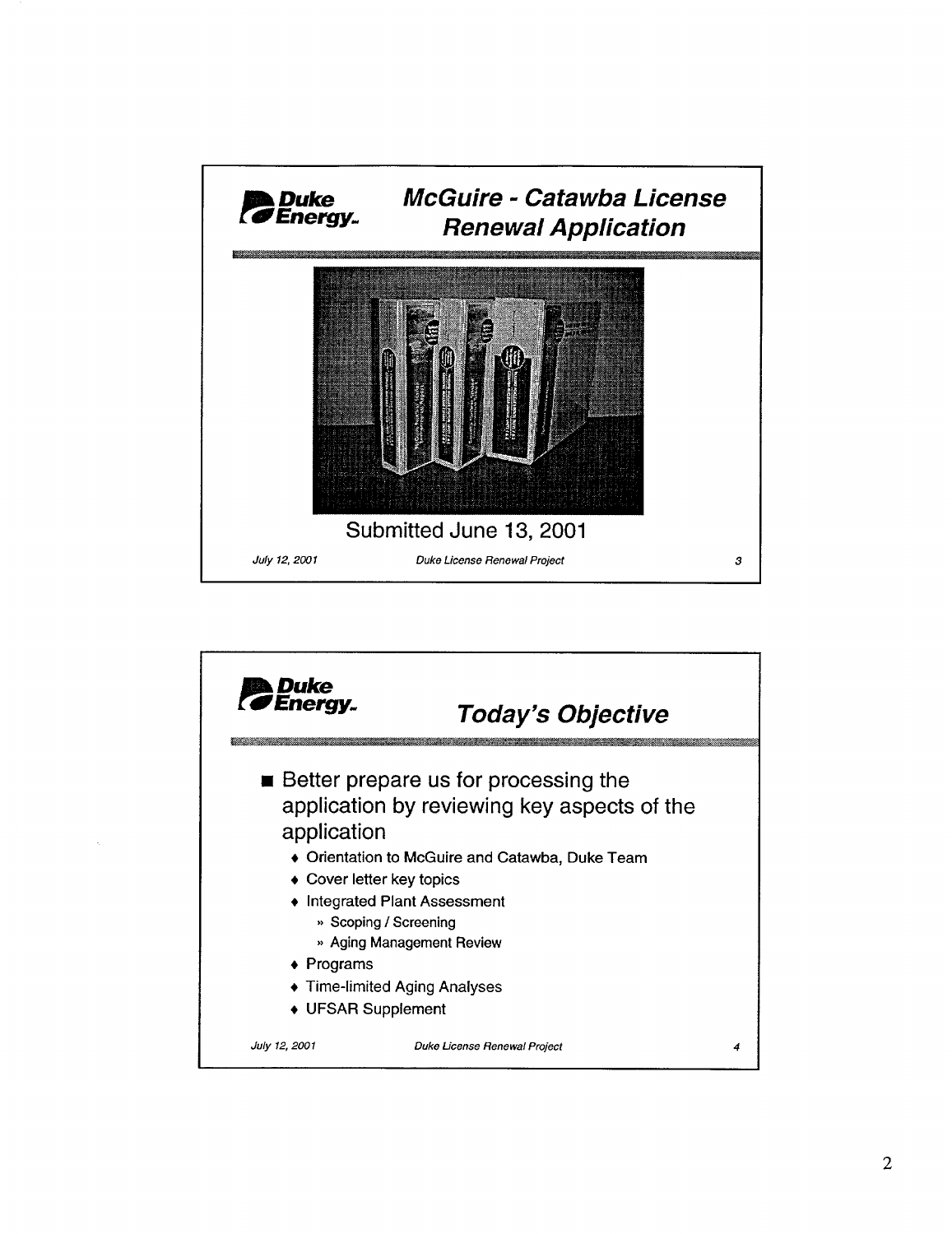

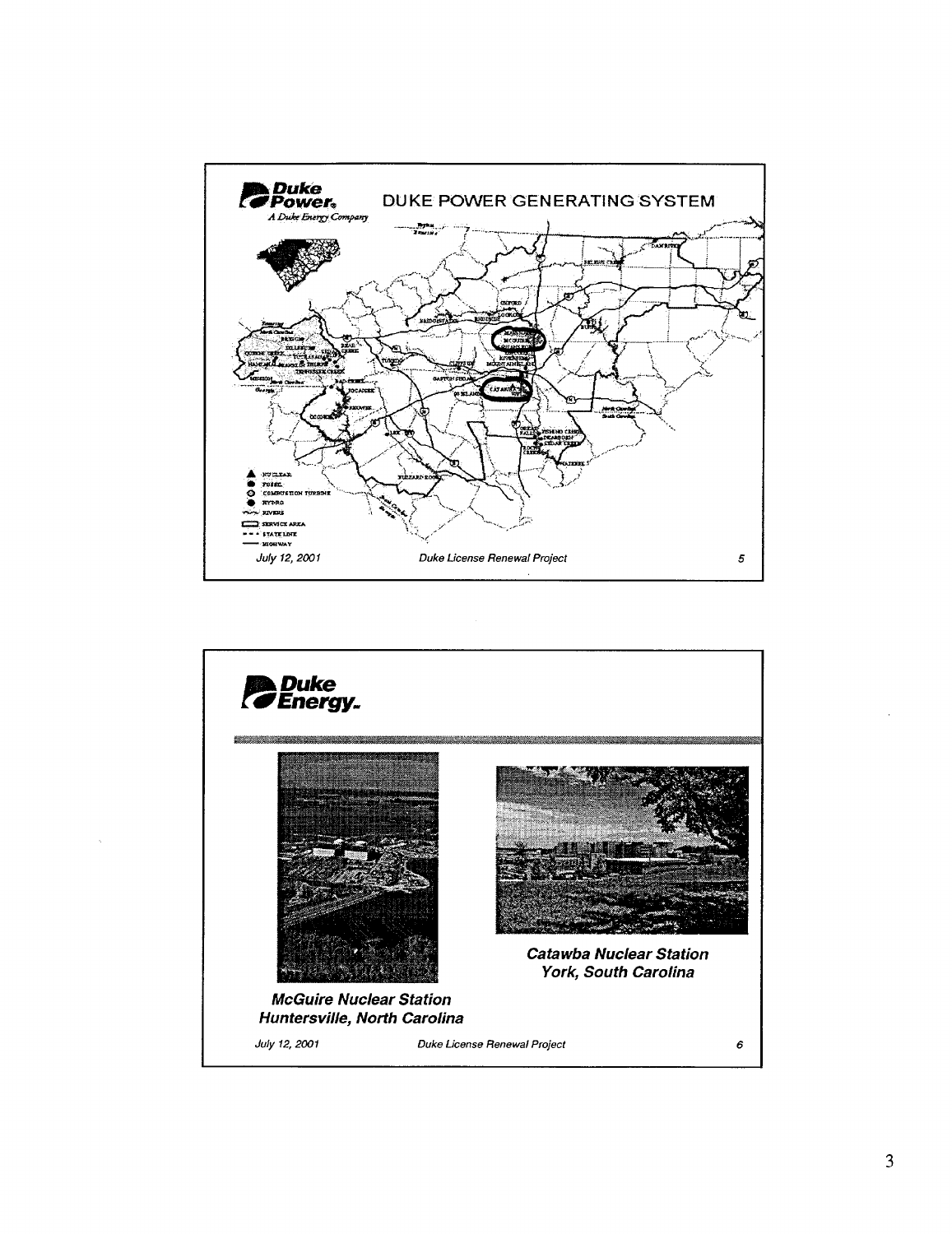

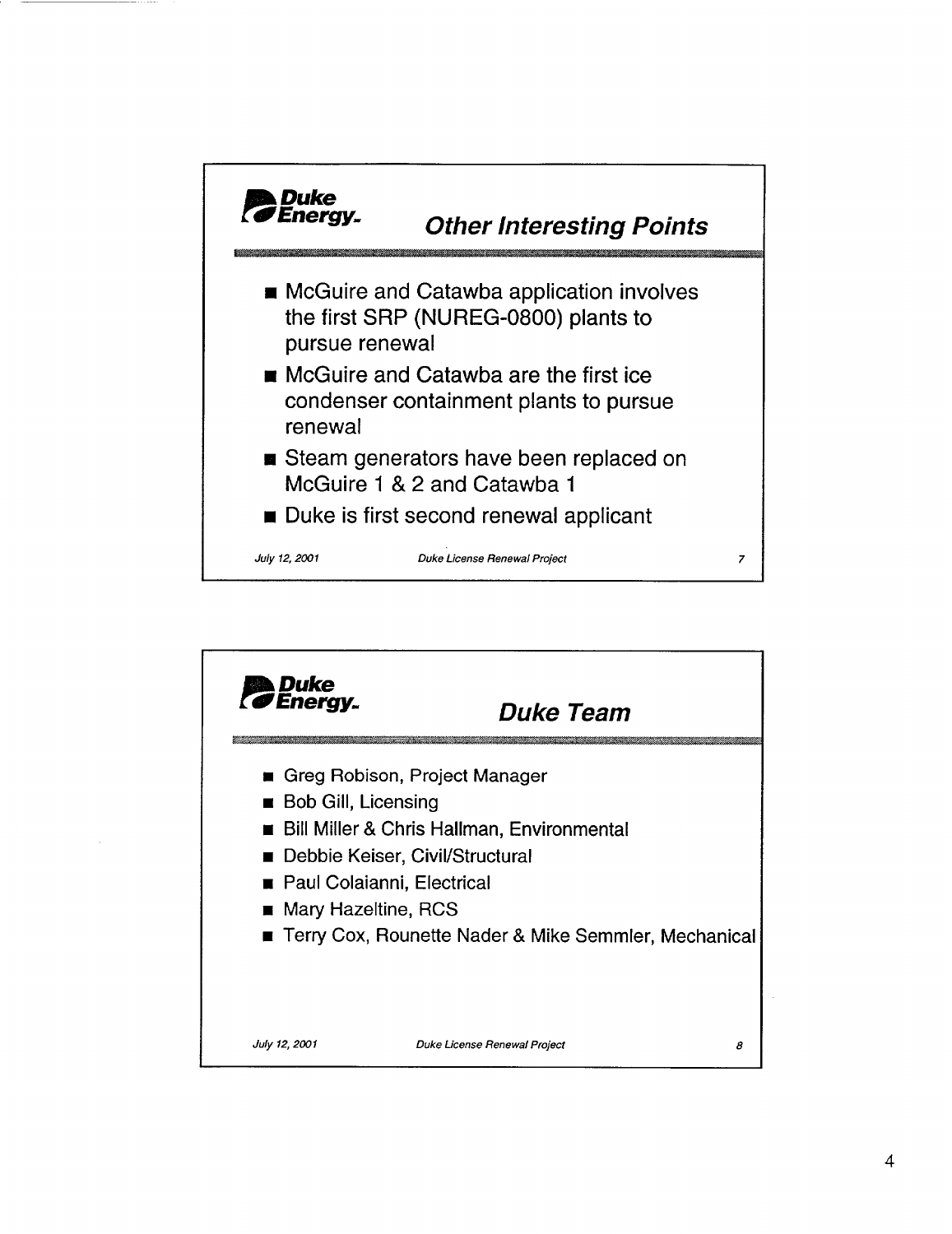

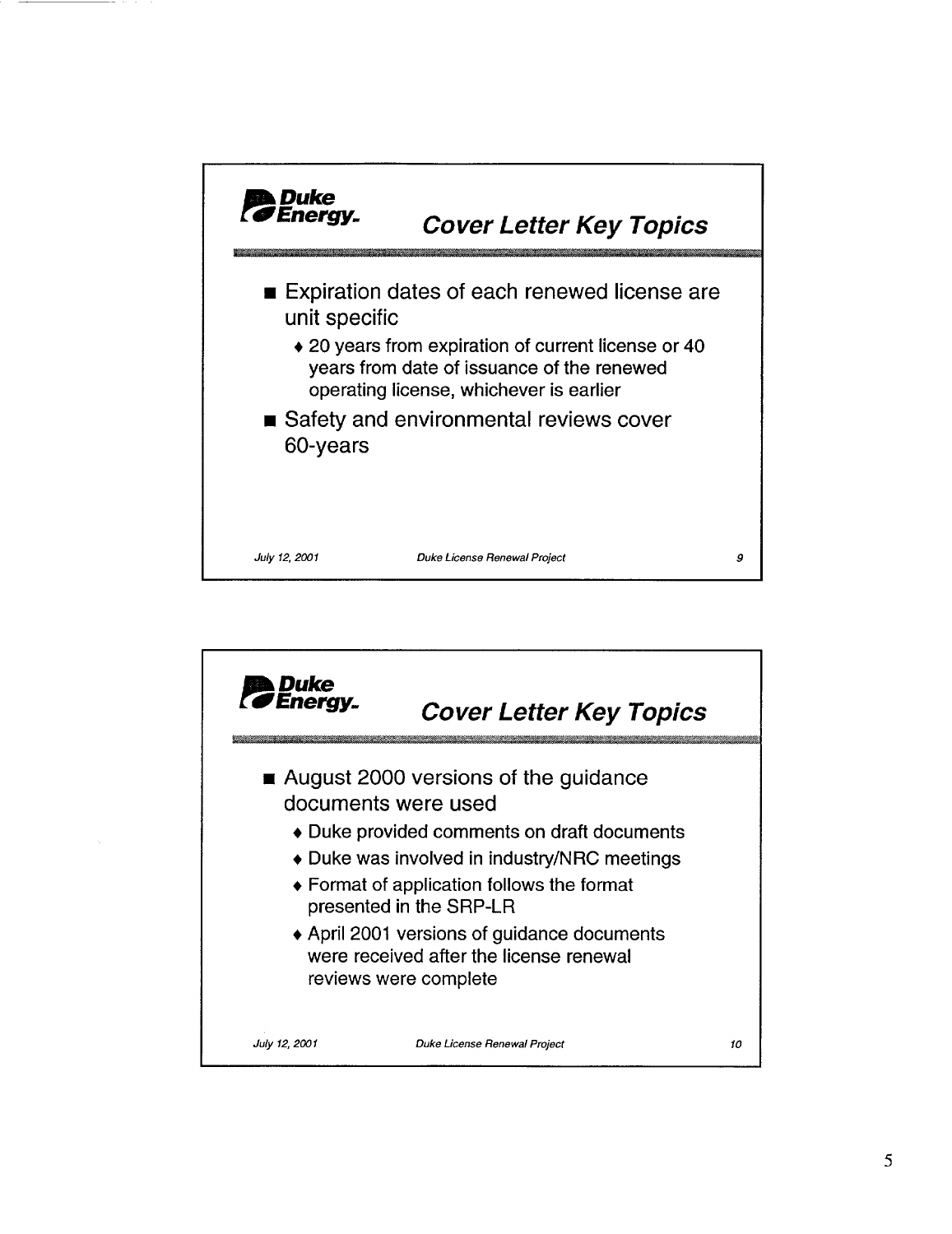

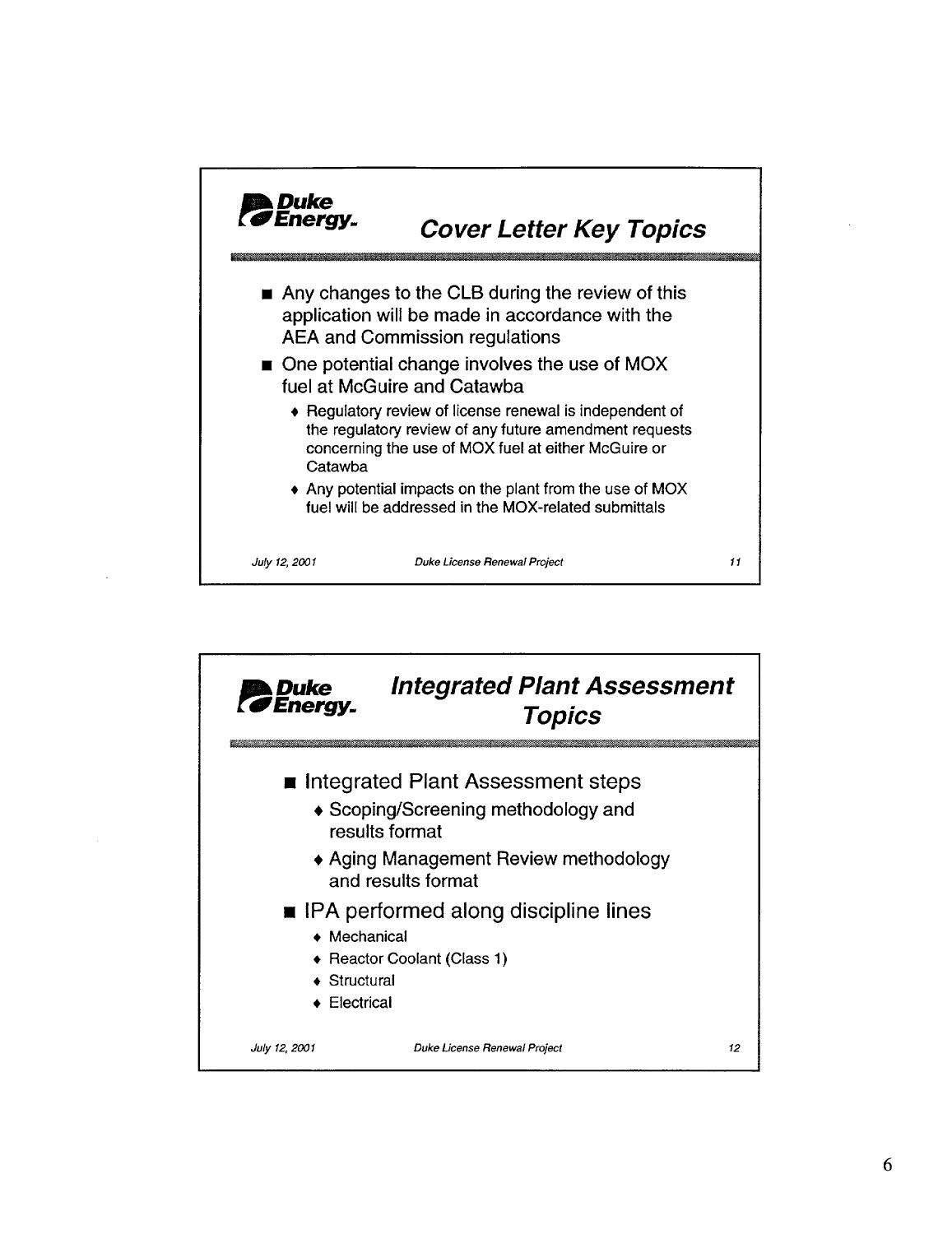

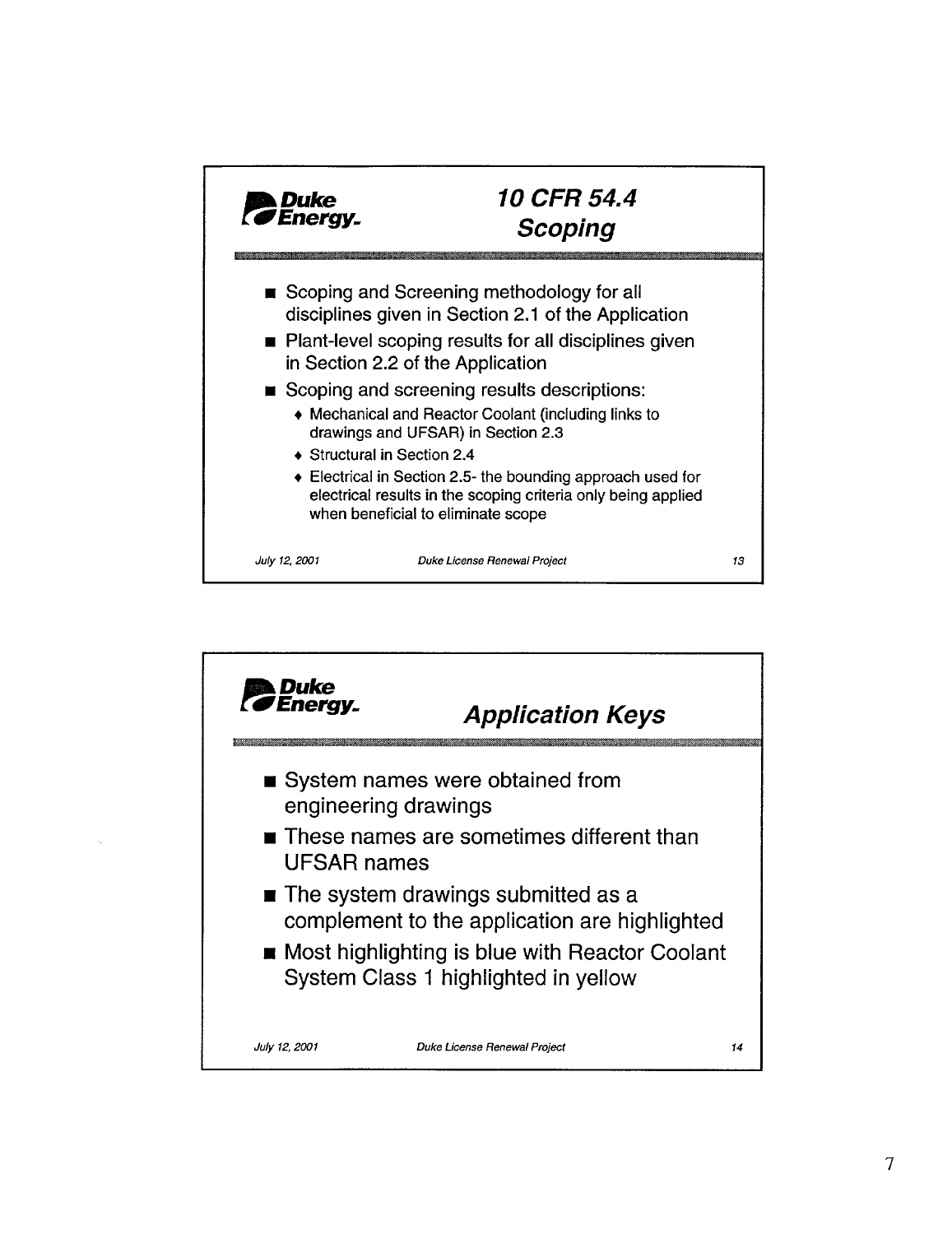

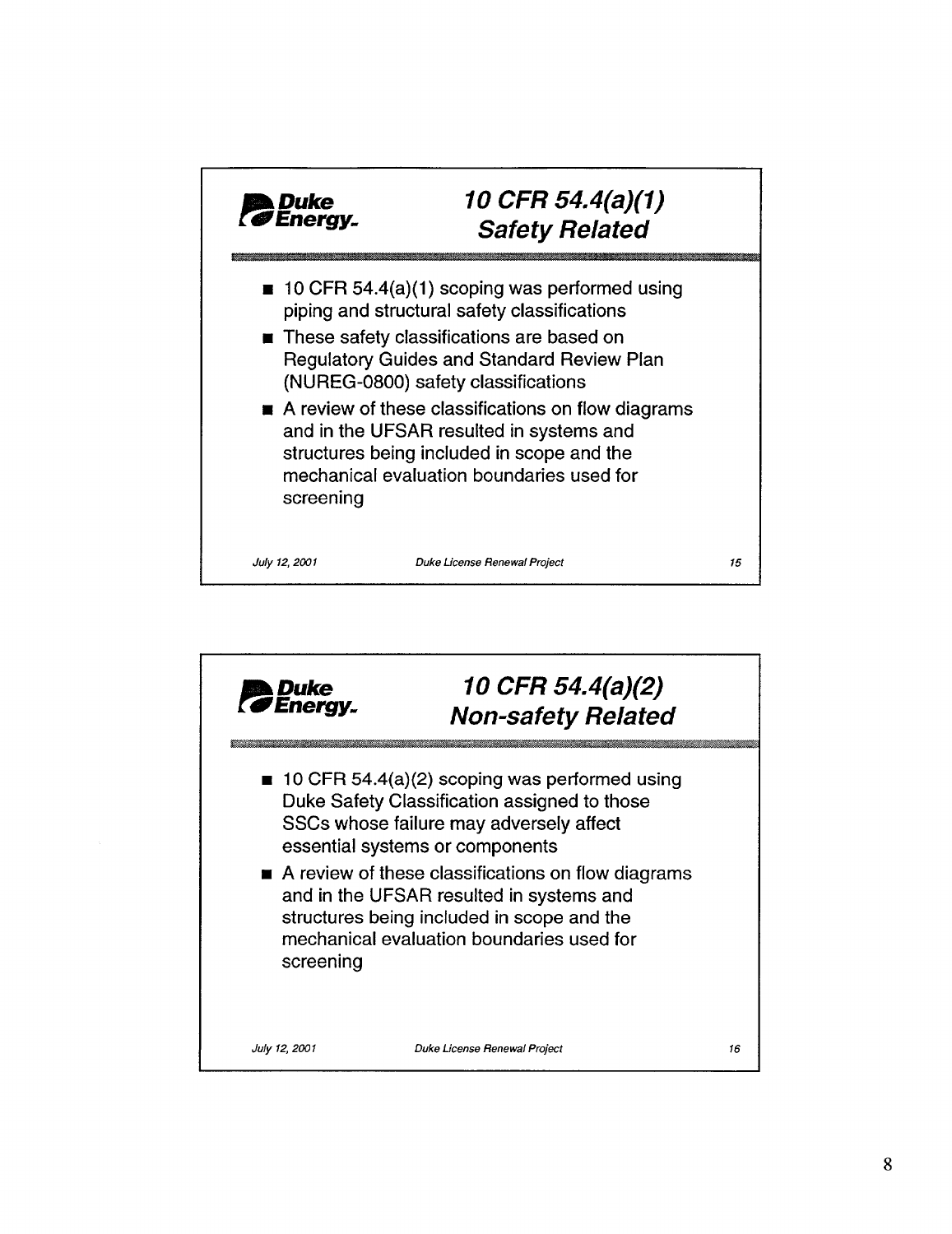| <b>Duke</b><br><b><i>SEnergy.</i></b>           | 10 CFR 54.4(a)(3)<br><b>Regulated Events</b>                                                                                                      |    |
|-------------------------------------------------|---------------------------------------------------------------------------------------------------------------------------------------------------|----|
| $\bullet$ FP<br>$\bullet$ EQ<br>$\triangle$ PTS | <b>Design and licensing documents were</b><br>reviewed to determine those SSCs<br>required to demonstrate compliance with<br>the regulated events |    |
| $\triangle$ ATWS<br>$\triangle$ SBO             |                                                                                                                                                   |    |
| July 12, 2001                                   | Duke License Renewal Project                                                                                                                      | 17 |

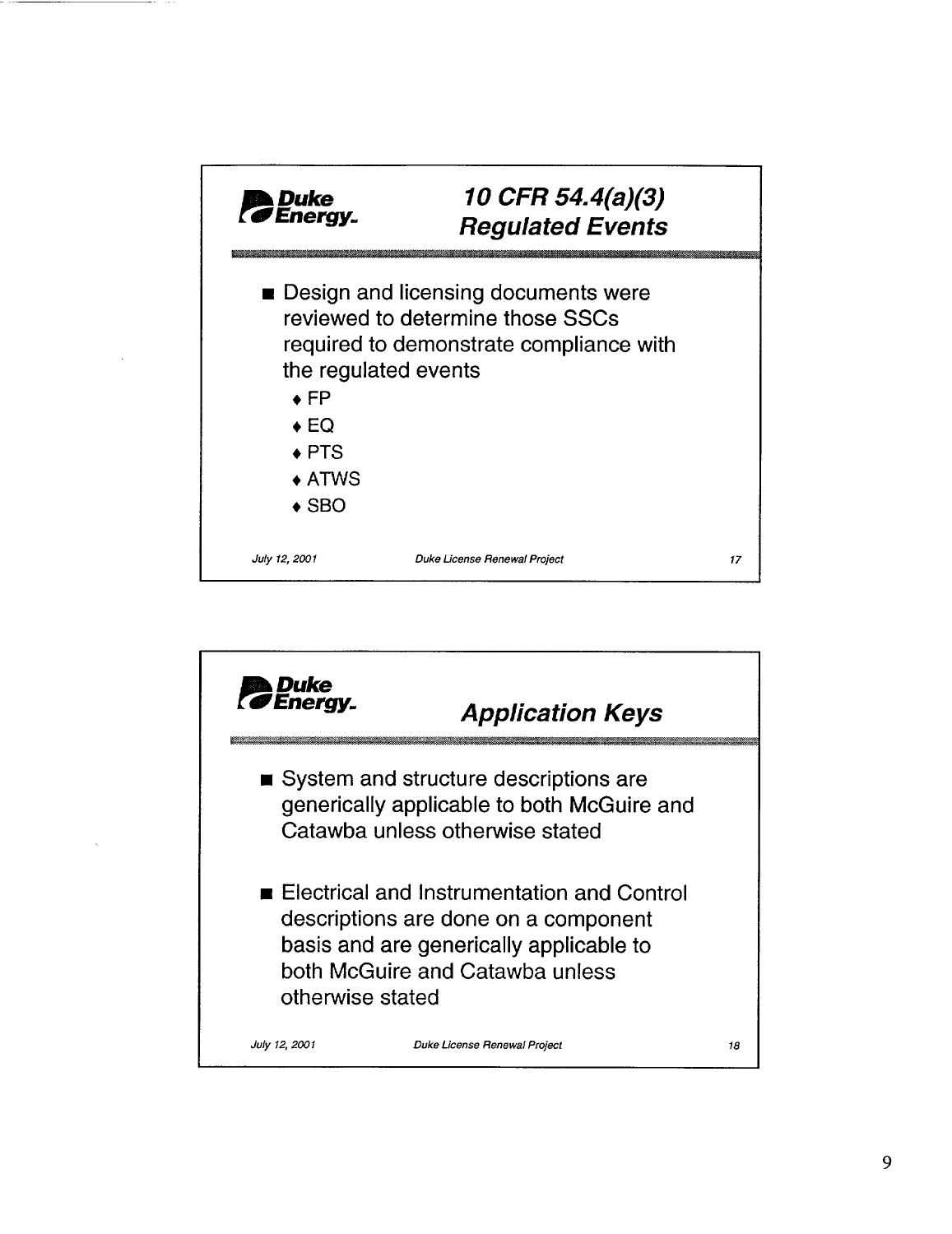

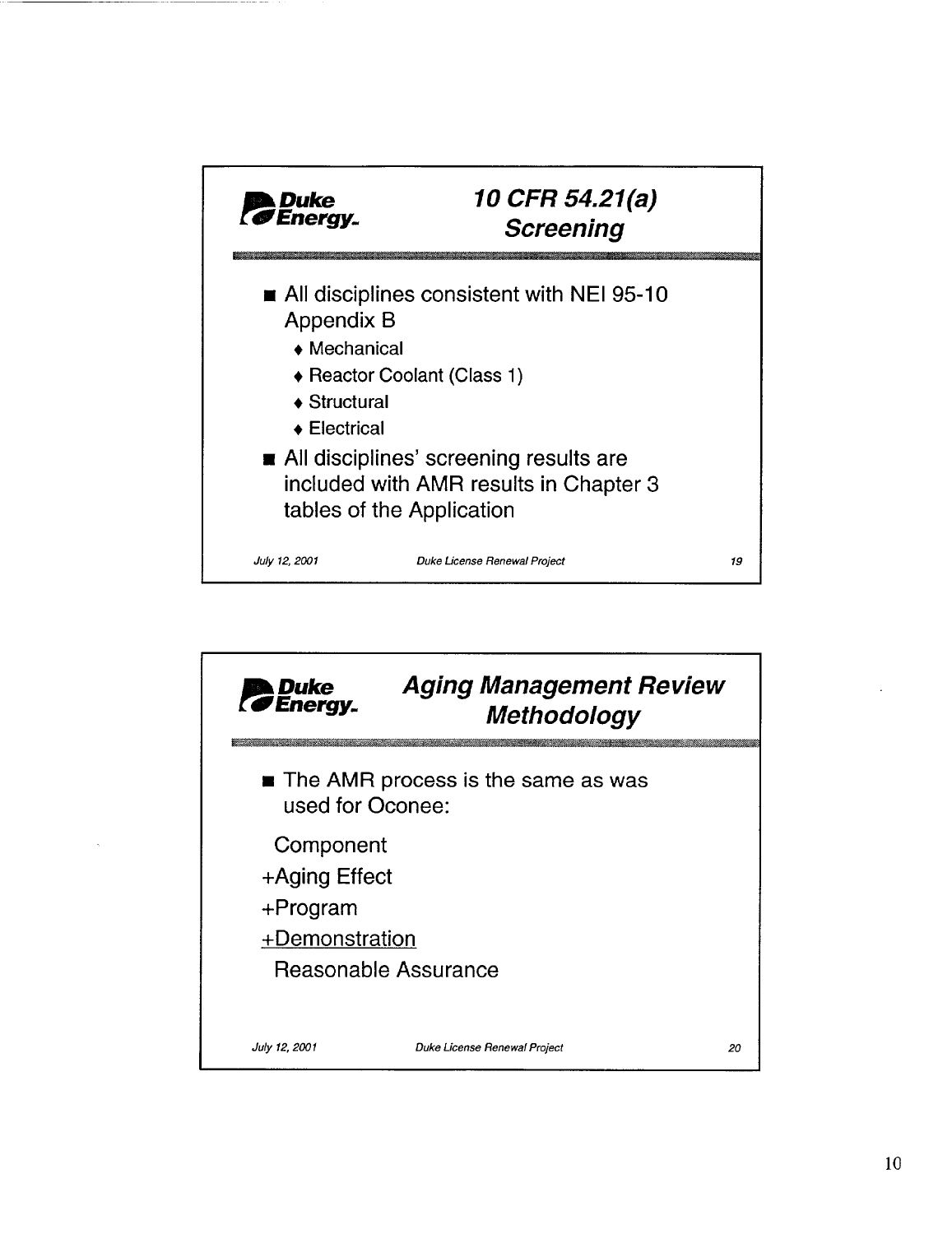| Duke<br>BEnergy.  |                                                                                                                                             | <b>Aging Management Review</b><br><b>Results</b> |                              |                 |                                                    |  |  |  |
|-------------------|---------------------------------------------------------------------------------------------------------------------------------------------|--------------------------------------------------|------------------------------|-----------------|----------------------------------------------------|--|--|--|
|                   | $\blacksquare$ Chapter 3 of the Application presents AMR<br>results for all disciplines in the 6-column<br>table format (industry standard) |                                                  |                              |                 |                                                    |  |  |  |
|                   | 2                                                                                                                                           | 3                                                | 4                            | 5               | 6                                                  |  |  |  |
| Component<br>Type | <b>Component</b><br><b>Function</b>                                                                                                         | <b>Material</b>                                  | <b>Environment</b>           | Aging<br>Effect | Aging Management Programs and<br><b>Activities</b> |  |  |  |
| July 12, 2001     |                                                                                                                                             |                                                  | Duke License Renewal Project |                 | 21                                                 |  |  |  |

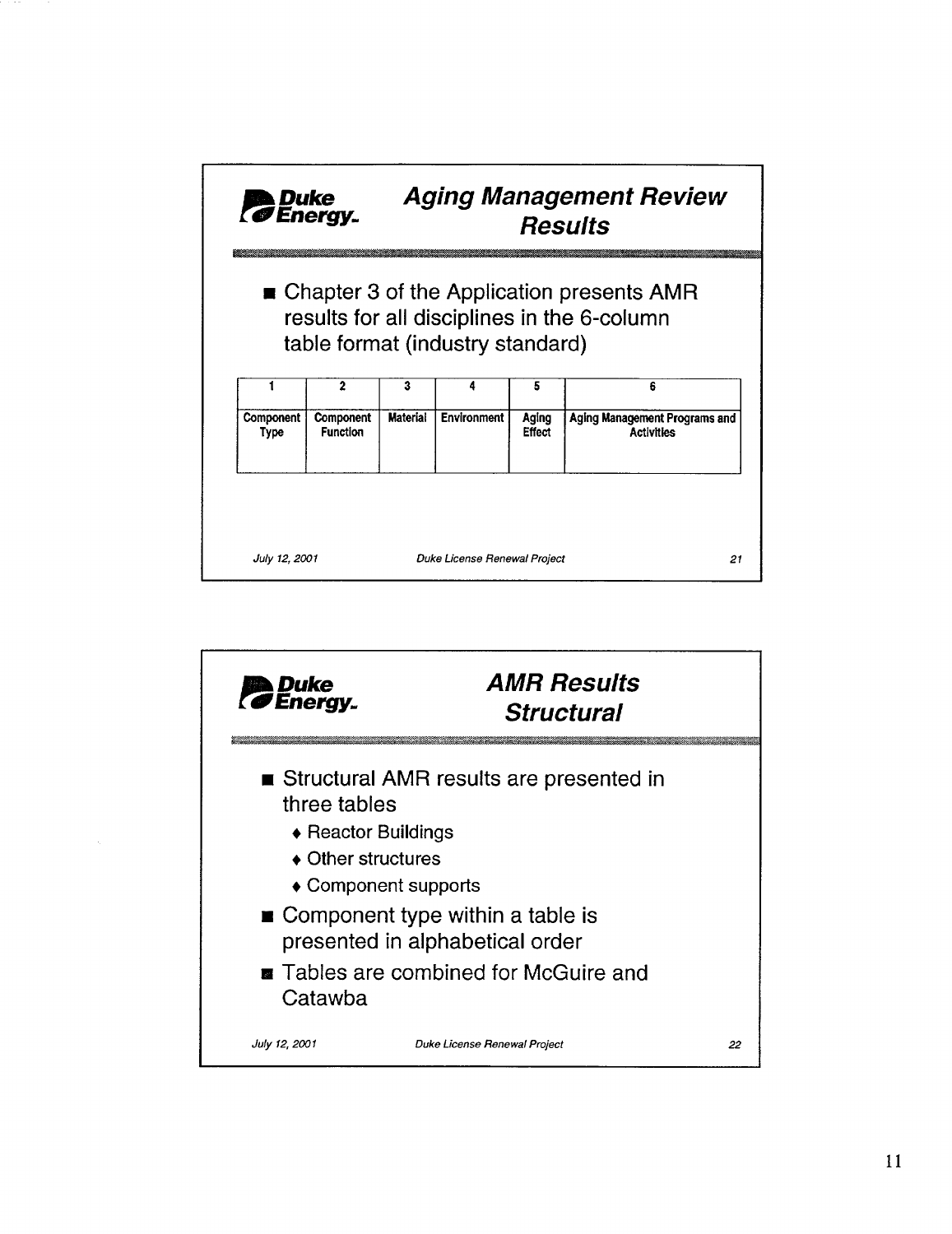

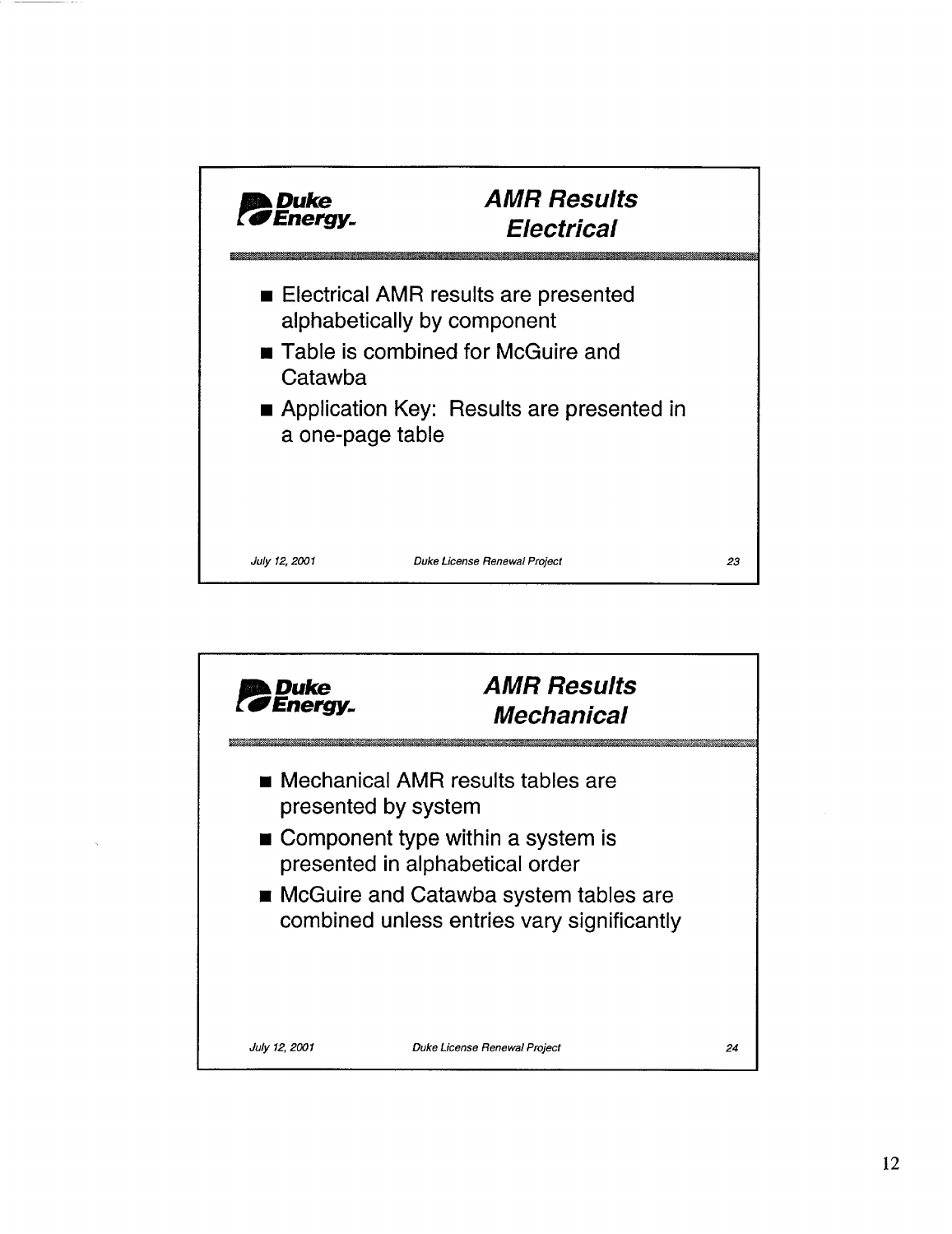

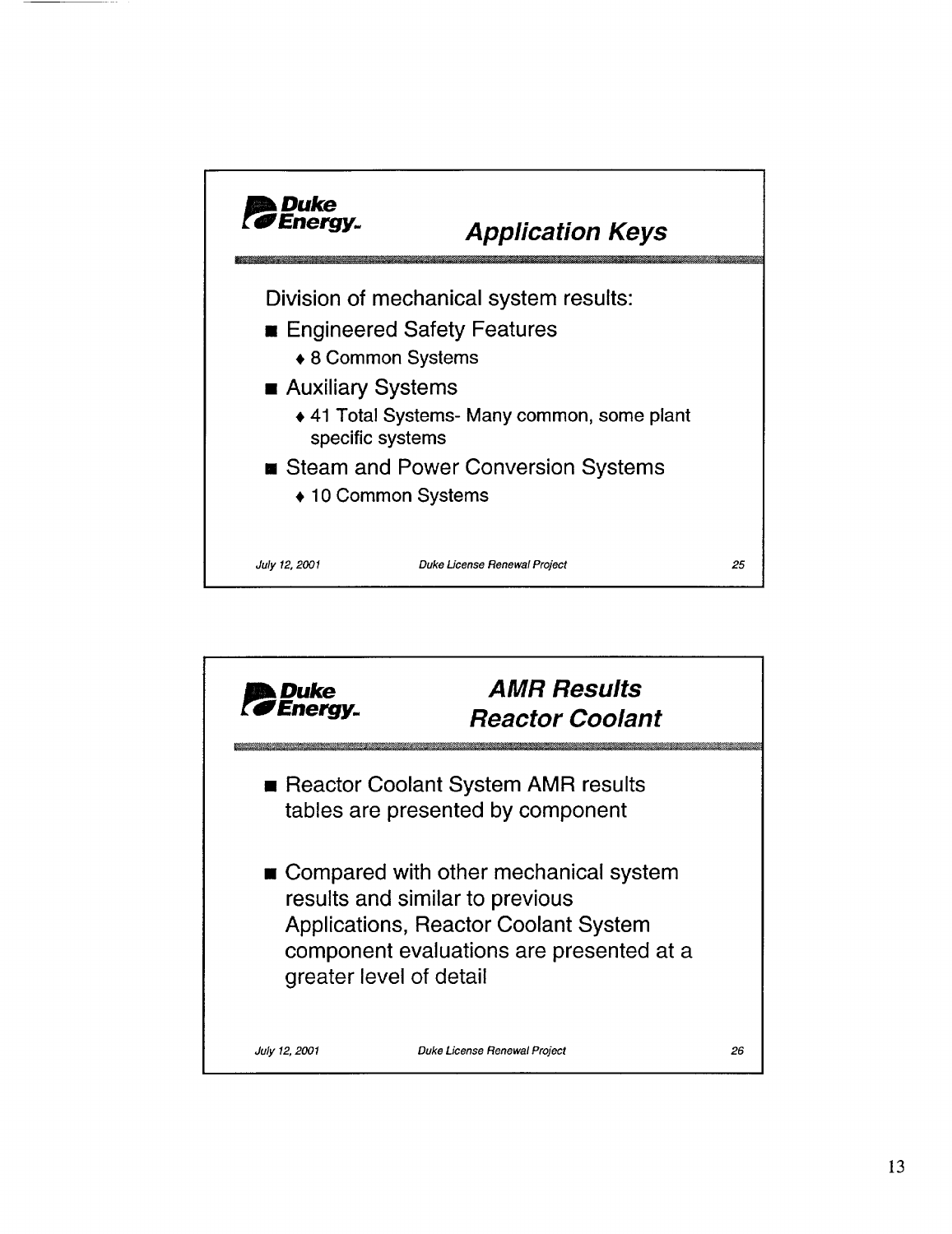

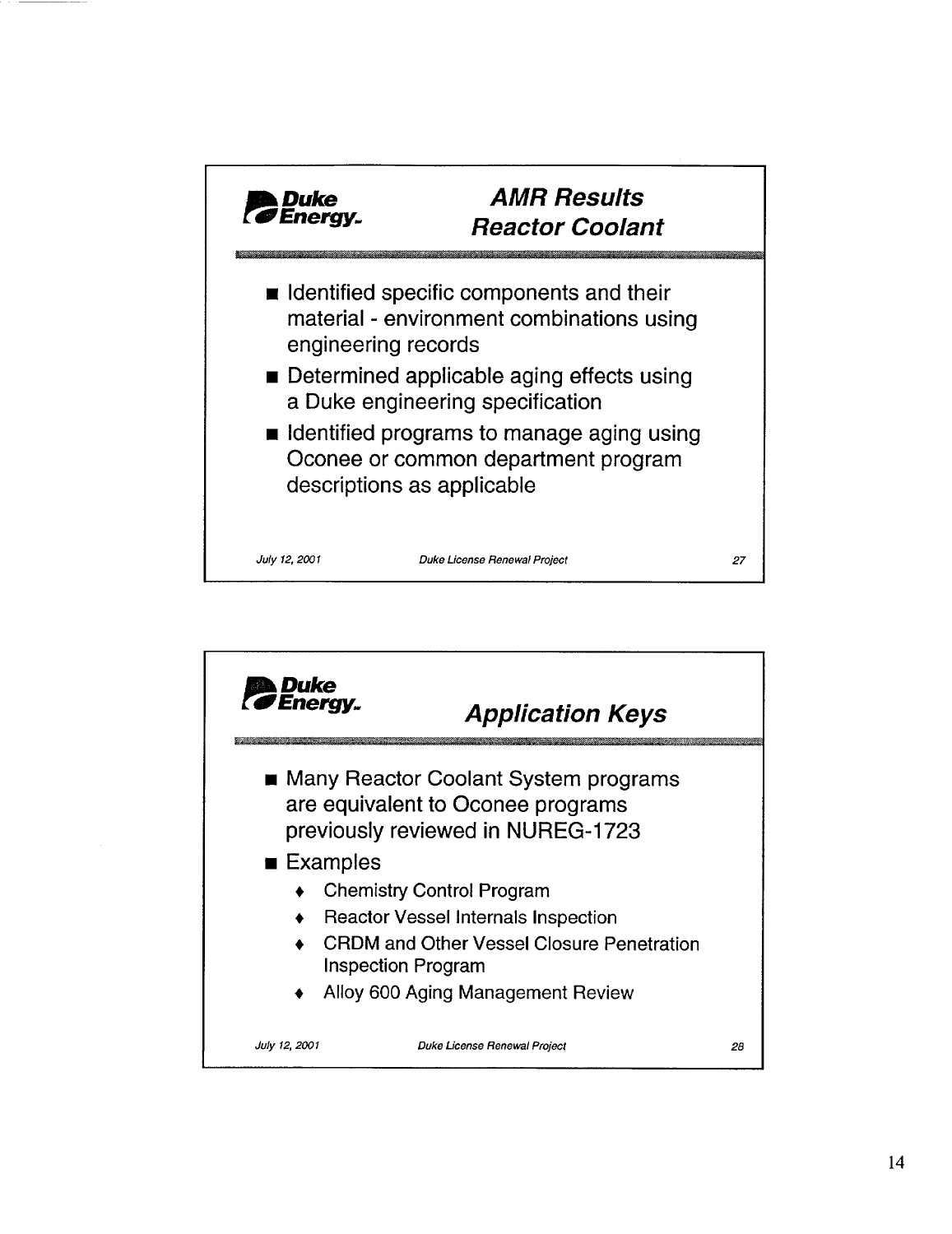

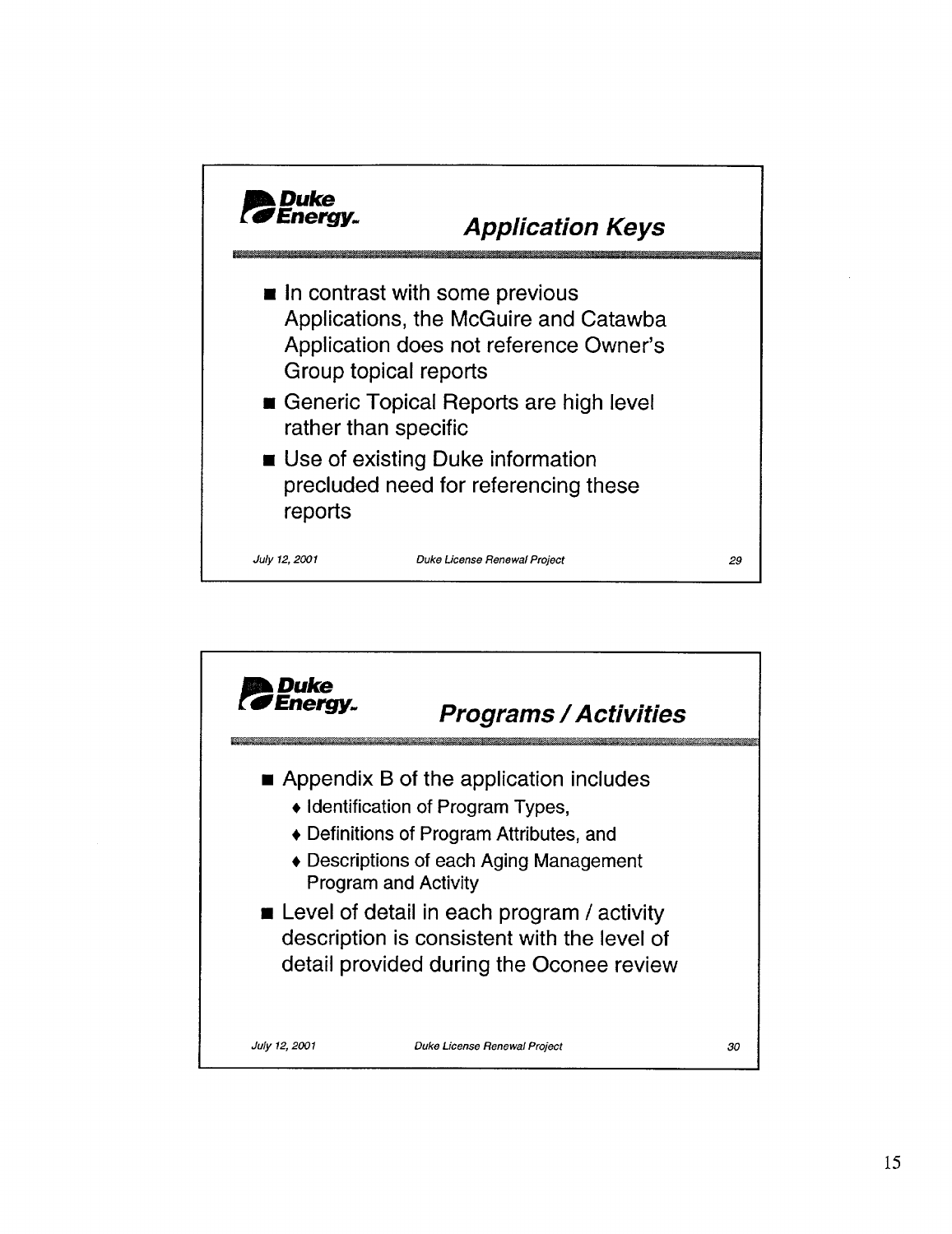

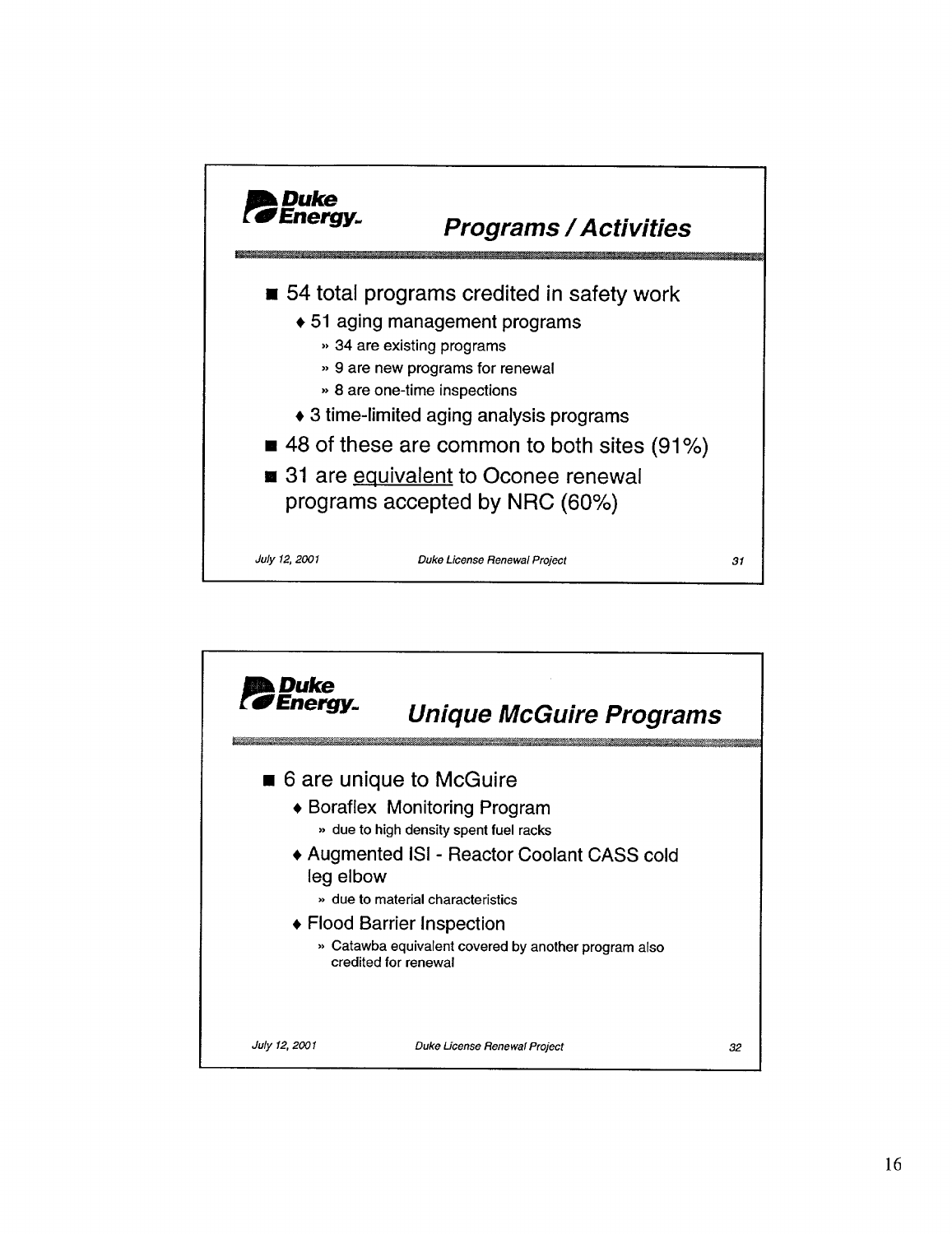

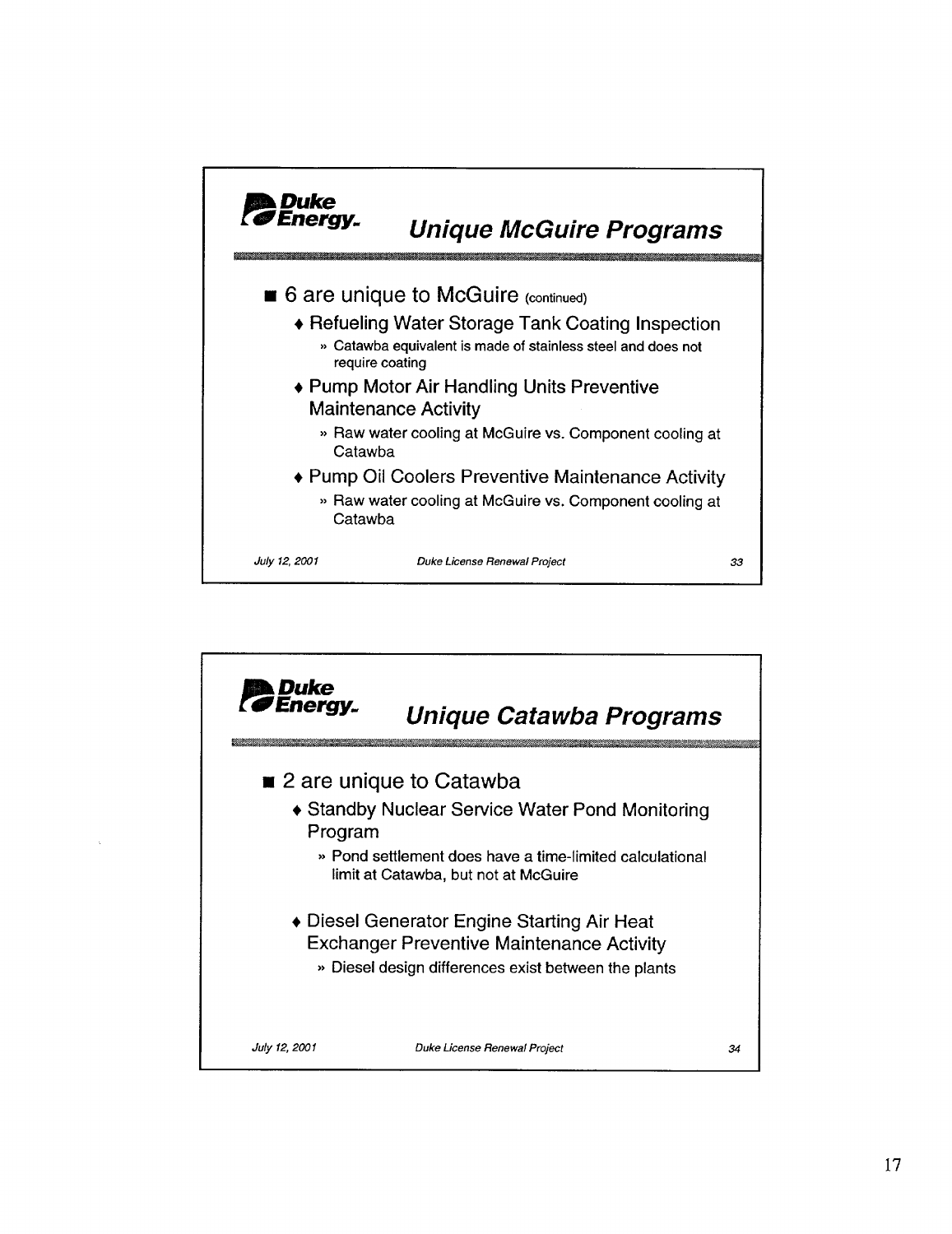